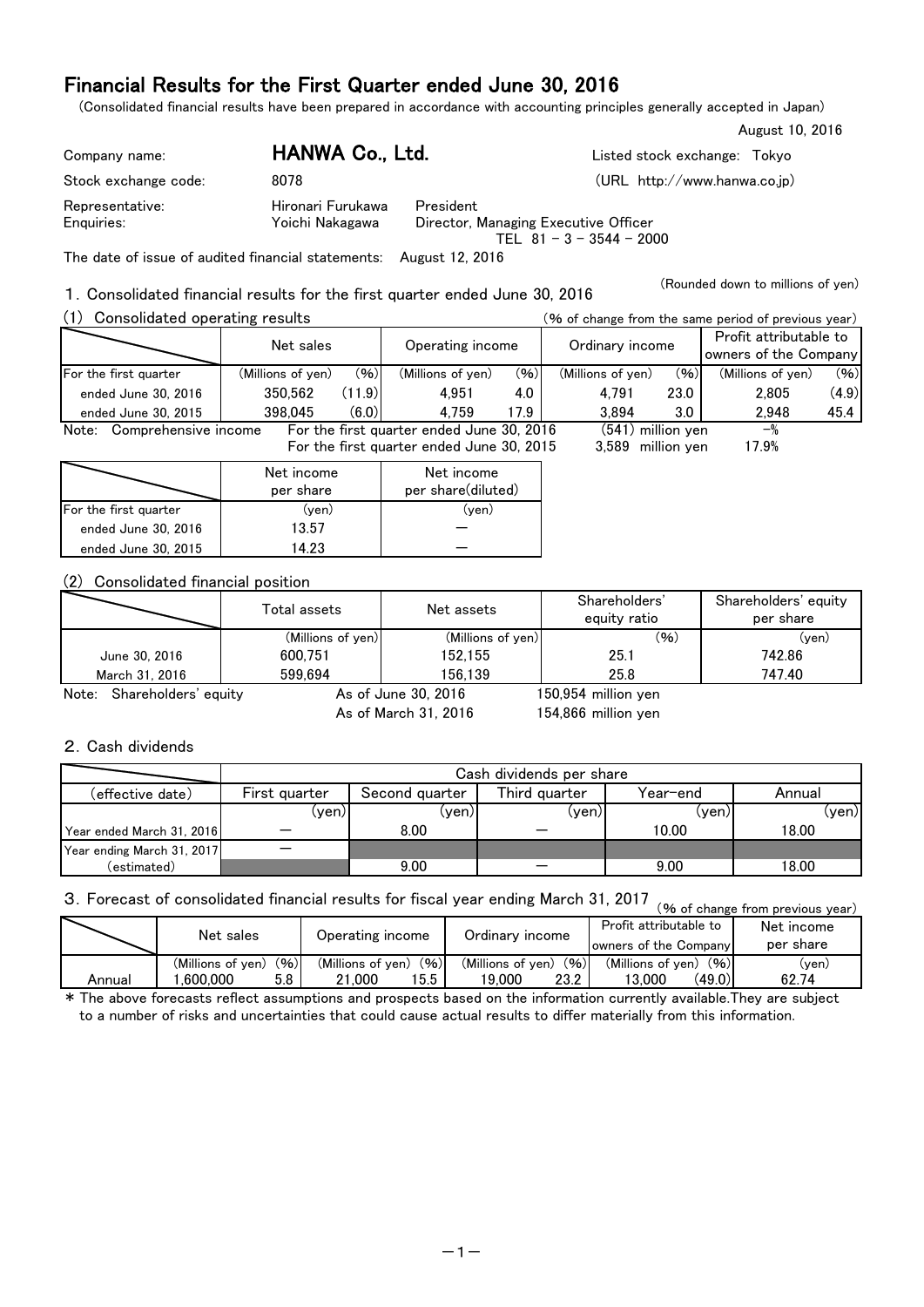## Financial Results for the First Quarter ended June 30, 2016

# 《Consolidated Balance Sheets》 (Rounded down to millions of yen)

|                                                               |                | Millions of yen |                    |
|---------------------------------------------------------------|----------------|-----------------|--------------------|
|                                                               | March 31, 2016 | June 30, 2016   | Increase(Decrease) |
| Assets                                                        |                |                 |                    |
| Current assets;                                               |                |                 |                    |
| Cash and deposits                                             | 27,115         | 36,463          | 9.348              |
| Trade notes and accounts receivable                           | 260,151        | 261,372         | 1,221              |
| Electronically recorded monetary claims                       | 16,141         | 19,591          | 3,450              |
| Inventories                                                   | 106,050        | 98,623          | (7, 427)           |
| <b>Others</b>                                                 | 42,081         | 43,683          | 1,602              |
| Allowance for doubtful receivables                            | (287)          | (265)           | 22                 |
| Total current assets                                          | 451,253        | 459,469         | 8,216              |
|                                                               |                |                 |                    |
| Fixed assets;                                                 |                |                 |                    |
| Property and equipment;                                       |                |                 |                    |
| Land                                                          | 30,144         | 30,133          | (11)               |
| Others                                                        | 31,418         | 30,523          | (895)              |
| Total property and equipment                                  | 61,563         | 60,656          | (907)              |
| Intangible assets                                             | 1,955          | 2,043           | 88                 |
| Investments and other assets:                                 |                |                 |                    |
| Investment securities                                         | 58,671         | 56,052          | (2,619)            |
| Others                                                        | 26,735         | 23,008          | (3,727)            |
| Allowance for doubtful receivables                            | (485)          | (478)           | 7                  |
| Total investments and other assets                            | 84,921         | 78,582          | (6, 339)           |
| Total fixed assets                                            | 148,440        | 141,282         | (7, 158)           |
| <b>Total assets</b>                                           | 599,694        | 600,751         | 1,057              |
| Liabilities;                                                  |                |                 |                    |
| <b>Current liabilities;</b>                                   |                |                 |                    |
| Trade notes and accounts payable                              | 149,857        | 150,901         | 1,044              |
|                                                               | 66,734         | 72,749          | 6,015              |
| Short-term loans payable                                      | 10,039         | 10,021          |                    |
| Current portion of bonds payable                              |                |                 | (18)               |
| Income taxes payable                                          | 326            | 453             | 127                |
| Accrued bonuses                                               | 2,192          | 1,229           | (963)              |
| Provision for loss on business of subsidiaries and affiliates | 512            | 512             |                    |
| Others                                                        | 39,742         | 40,086          | 344                |
| Total current liabilities                                     | 269,405        | 275,953         | 6,548              |
| Long-term liabilities;                                        |                |                 |                    |
| Bonds payable                                                 | 30,097         | 30,097          |                    |
| Long-term loans payable                                       | 129,420        | 128,948         | (472)              |
| Retirement benefits liabilities                               | 4,075          | 4,047           | (28)               |
| Others                                                        | 10,555         | 9,548           | (1,007)            |
| Total long-term liabilities                                   | 174,149        | 172,642         | (1,507)            |
| <b>Total liabilities</b>                                      | 443,555        | 448,596         | 5,041              |
|                                                               |                |                 |                    |
| Net assets;                                                   |                |                 |                    |
| Shareholders' equity;                                         |                |                 |                    |
| Common stock                                                  | 45,651         | 45,651          |                    |
| Capital surplus                                               | 4              | 4               |                    |
| Retained earnings                                             | 104,600        | 106,258         | 1,658              |
| Treasury stock                                                | (1, 449)       | (3,714)         | (2,265)            |
| Total shareholders' equity                                    | 148,807        | 148,200         | (607)              |
| Accumulated other comprehensive income                        |                |                 |                    |
| Net unrealized holding gains on securities                    | 8,024          | 5,153           | (2,871)            |
| Deferred hedge profit and loss                                | (376)          | (417)           | (41)               |
| Land revaluation difference                                   | 2,966          | 2,966           |                    |
| Foreign currency translation adjustments                      | 1,842          | 1,256           | (586)              |
| Remeasurements of defined benefit plans                       | (6, 397)       | (6, 203)        | 194                |
| Total accumulated other comprehensive income                  | 6,059          | 2,754           | (3,305)            |
| <b>Minority interests</b>                                     | 1,272          | 1,200           | (72)               |
| Total net assets                                              | 156,139        | 152,155         | (3,984)            |
| Total liabilities and net assets                              | 599,694        | 600,751         | 1,057              |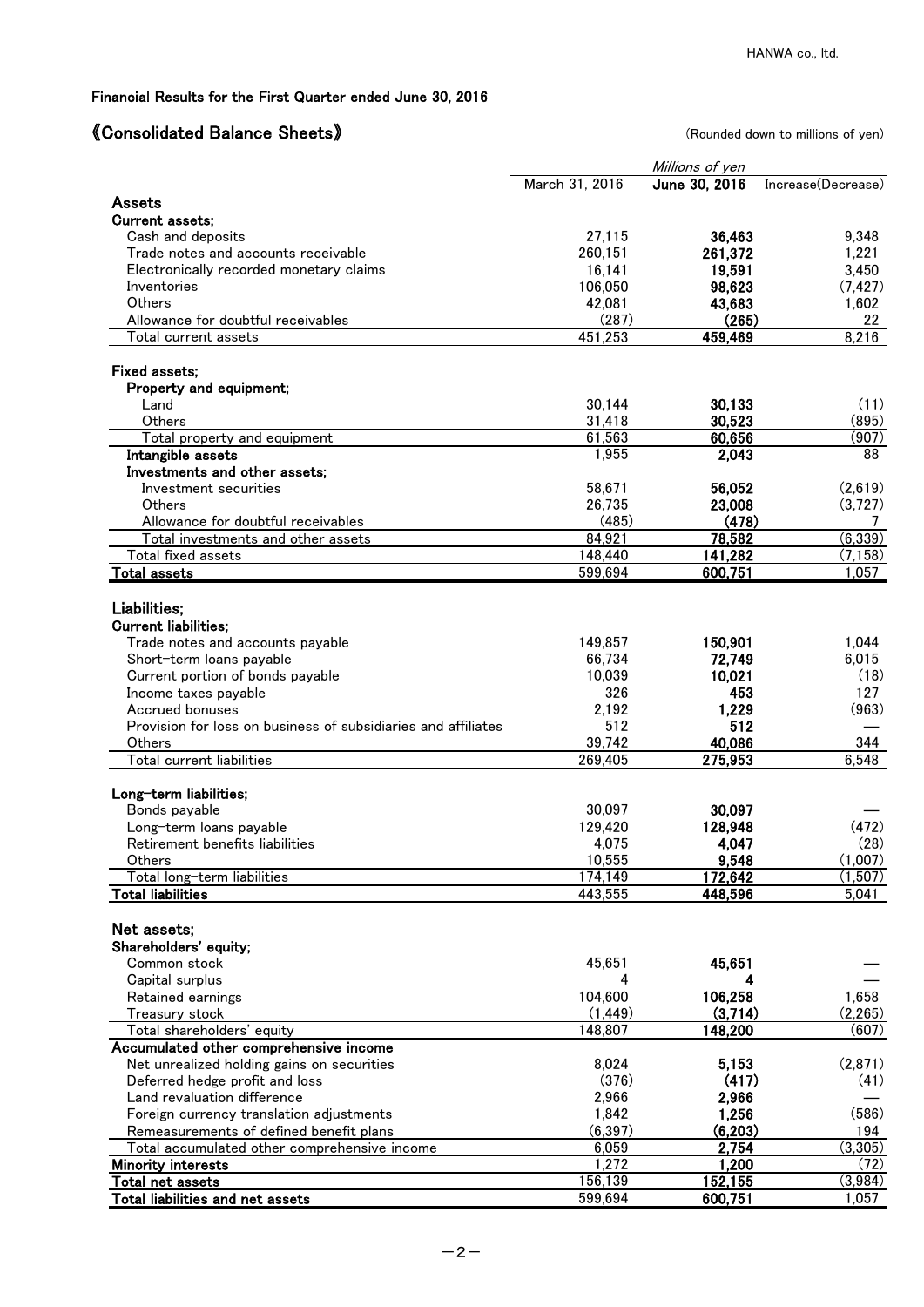### Financial Results for the First Quarter ended June 30, 2016

### 《Consolidated Statements of Income and Comprehensive Income》 (Rounded down to millions of yen)

|                                                                       |                | Millions of yen |                    |
|-----------------------------------------------------------------------|----------------|-----------------|--------------------|
|                                                                       | First quarter  | First quarter   |                    |
|                                                                       | ended          | ended           | Increase(Decrease) |
|                                                                       | June 30, 2015  | June 30, 2016   |                    |
| Net sales                                                             | 398,045        | 350,562         | (47, 483)          |
| Cost of sales                                                         | 383,811        | 335,588         | (48, 223)          |
| <b>Gross profit</b>                                                   | 14,233         | 14,974          | $\overline{741}$   |
| Selling, general and administrative expenses                          | 9,474          | 10,023          | 549                |
| <b>Operating income</b>                                               | 4,759          | 4,951           | 192                |
| Other income;                                                         |                |                 |                    |
| Interest income                                                       | 205            | 268             | 63                 |
| Dividend income                                                       | 419            | 473             | 54                 |
| Revenue from investment in affiliates                                 |                | 18              | 18                 |
| Others                                                                | 880            | 374             | (506)              |
| Total other income                                                    | 1,505          | 1,135           | (370)              |
| Other expenses;                                                       |                |                 |                    |
| Interest expenses                                                     | 696            | 652             | (44)               |
| Loss on investment in affiliates                                      | 1,245          |                 | (1, 245)           |
| Foreign exchange loss                                                 | 124            | 374             | 250                |
| Others                                                                | 303            | 268             | (35)               |
| Total other expenses                                                  | 2,370          | 1,295           | (1,075)            |
| Ordinary income                                                       | 3,894          | 4,791           | 897                |
| <b>Extraordinary income</b><br>Gain on sale of property and equipment | 350            |                 | (350)              |
| Total extraordinary income                                            | 350            |                 | (350)              |
| Extraordinary loss;                                                   |                |                 |                    |
| Loss on devaluation of investments securities                         | 150            |                 | (150)              |
| Total extraordinary loss                                              | 150            |                 | (150)              |
| Income before income taxes and minority interest                      | 4,094          | 4,791           | 697                |
|                                                                       |                |                 |                    |
| Income taxes                                                          | 1,155<br>2,939 | 1,966           | 811<br>(115)       |
| Net income                                                            |                | 2,824           |                    |
| Net income attributable to                                            |                |                 |                    |
| Net income attributable to owners of the Company                      | 2,948          | 2,805           | (143)              |
| Net income(loss) attributable to minority interests                   | (9)            | 18              | 27                 |
| <b>Other Comprehensive Income</b>                                     |                |                 |                    |
| Net unrealized holding gains on securities                            | 983            | (2,871)         | (3,854)            |
| Deferred hedge profit and loss                                        | (896)          | (40)            | 856                |
| Foreign currency translation adjustments                              | 263            | (579)           | (842)              |
| Remeasurements of defined benefit plans                               | 164            | 194             | 30                 |
| Share of other comprehensive income of affiliates                     | 135            | (68)            | (203)              |
| Total other comprehensive Income                                      | 650            | (3, 365)        | (4,015)            |
| Comprehensive Income                                                  | 3,589          | (541)           | (4, 130)           |
| Comprehensive income attributable to                                  |                |                 |                    |
| Comprehensive income attributable to owners of the parent             | 3,566          | (499)           | (4,065)            |
| Comprehensive income attributable to minority interests               | 22             | (42)            | (64)               |